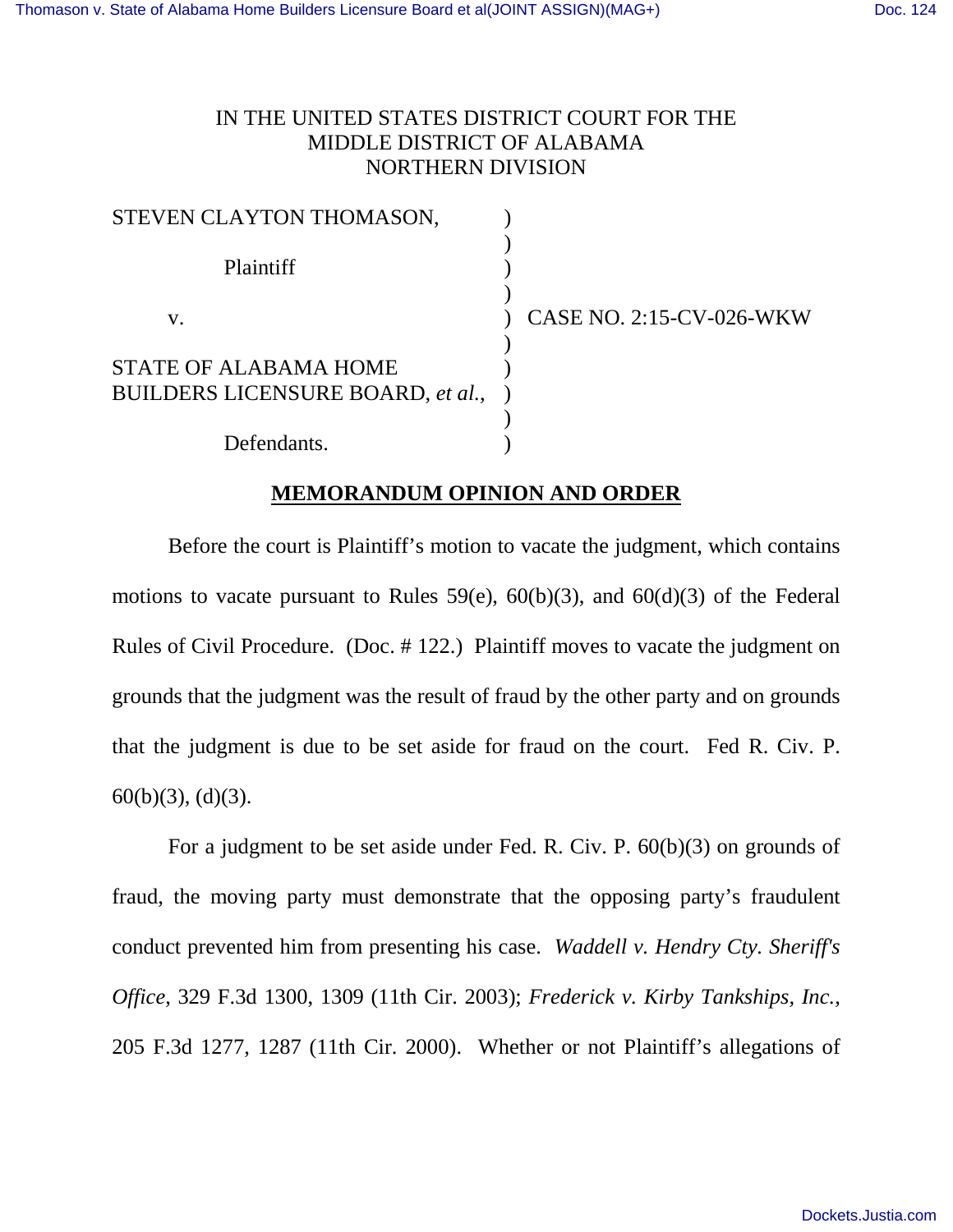Defendants' fraud are true,  $1$  Plaintiff's own conduct was the reason he was prevented from presenting this case on the merits. Specifically, as detailed in the March 7, 2017 Report and Recommendation of the Magistrate Judge (Doc. # 114) and in the March 24, 2017 Memorandum Opinion and Order adopting the Recommendation (Doc. # 120), Plaintiff's complaint was dismissed because, despite numerous opportunities to comply with orders to file a complaint that meets the requirements of Rules 8(a) and 10(b) of the Federal Rules of Civil Procedure, Plaintiff has consistently demonstrated that he is unable and unwilling to comply with the court's orders<sup>[2](#page-1-1)</sup> or the Federal Rules of Civil Procedure. Therefore, the court finds that Plaintiff failed to demonstrate Defendants' alleged fraud caused him to be unable to present his case, and Plaintiff's motion under Rule 60(b)(3) is due to be denied.

Rule 60(d)(3) provides a narrower basis for overturning a judgment for fraud upon the court than Rule 60(b)(3). To overturn a judgment for fraud upon the

 $\overline{a}$ 

<sup>&</sup>lt;sup>1</sup> The court makes no finding as to the veracity of Plaintiff's allegations of fraud.

<span id="page-1-1"></span><span id="page-1-0"></span><sup>&</sup>lt;sup>2</sup> Plaintiff's motion to vacate (Doc.  $\#$  122), which includes a brief and is 54 pages in length excluding attachments, is itself in violation of the Magistrate Judge's July 2, 2015 Order, which provided that, due to Plaintiff's propensity to file unnecessarily long briefs, Plaintiff is required to seek leave of court before filing a brief over 25 pages in length. (Doc. # 23 at 12-13.) Plaintiff has been reminded of the briefing limitation in other instances and is aware of the content of the July 2, 2015 Order. Notably, Plaintiff attached a copy of the July 2, 2015 Order to his motion to vacate in its entirety, except for the last page of the Order, which, incidentally, is the page of the Order containing the briefing limitation. (Doc. # 122-1 at 4-16.) Further, it does not appear that Plaintiff even attempted to limit the length of his motion to vacate, as numerous paragraphs in the motion are duplicates of one another.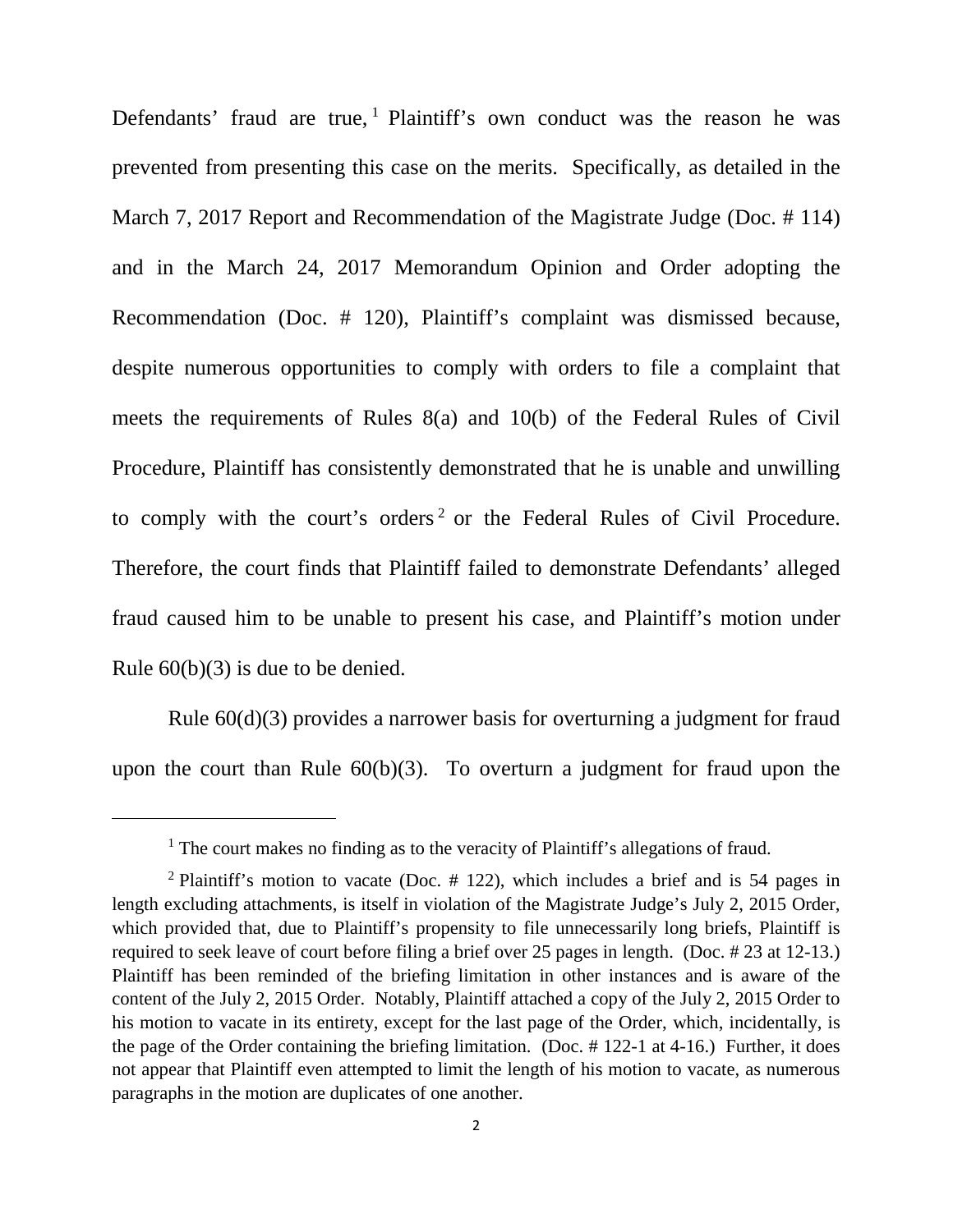court under Rule  $60(d)(3)$ , the moving party must show that the opposing party's fraud subverted the integrity of the court to the extent that the fraud prevented the court from exercising impartial judgment. *R.C. ex rel. Alabama Disabilities Advocacy Program v. Nachman*, 969 F. Supp. 682, 690 (M.D. Ala. 1997), *aff'd sub nom. R.C. v. Nachman*, 145 F.3d 363 (11th Cir. 1998); 11 Charles Alan Wright, *et al.*, *Federal Practice and Procedure* § 2870 (3d ed. 2017). Although Plaintiff alleges that Defendants' fraud affected the judgment of *other* courts, Plaintiff is unable to demonstrate that the judgment in this case was affected, much less compromised, by the alleged fraud. The judgment in this case was based solely on Plaintiff's inability to comply with court orders and the Federal Rules of Civil Procedure, and Defendants' alleged fraud had no bearing on the dismissal of the case. Further, reinstating the case on the basis of Plaintiff's allegations that the final judgment and/or interim orders were affected by Defendants' fraud would be a fruitless exercise because Plaintiff is unable and unwilling to comply with court orders and to file an adequate complaint as would be necessary for the case to proceed after reinstatement. Accordingly, Plaintiff's motion under Rule 60(d)(3) is due to be denied.

Finally, Plaintiff cites Rule 59(e) as the basis for his motion to vacate. "'The only grounds for granting [a Rule 59] motion are newly-discovered evidence or manifest errors of law or fact.'" *Arthur v. King*, 500 F.3d 1335, 1343 (11th Cir.